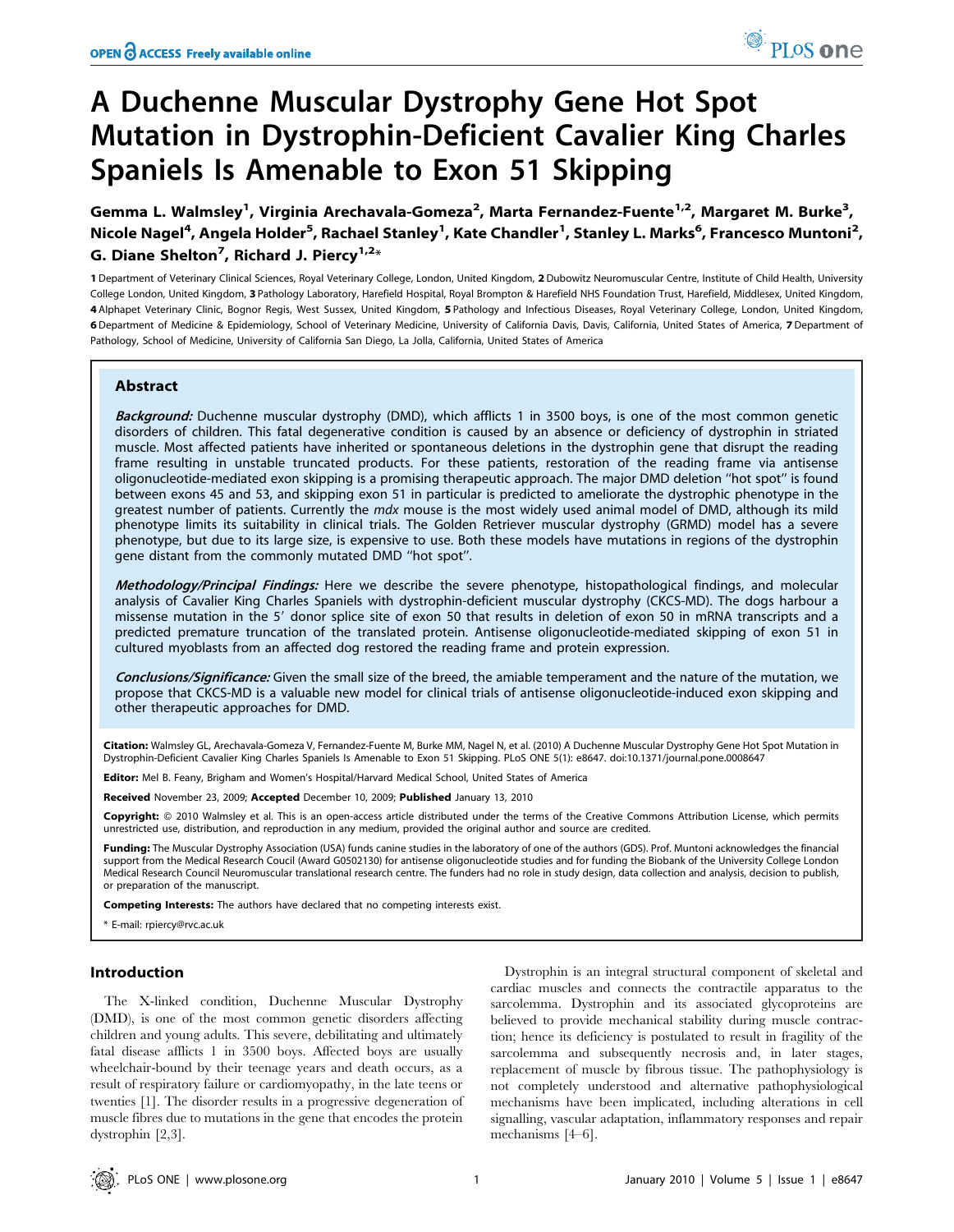The dystrophin gene is one of the largest in the human genome (approximately 2.5 million base pairs, encoding 79 exons) and many thousands of mutations are recorded [7]. However, 70% of DMD patients harbour dystrophin gene deletions in a mutation rich area or ''hot-spot'' in the central genomic region (exons 45– 53) [8–10]. The dystrophin-deficiency phenotype varies from a severe Duchenne-type to the milder allelic form known as Becker muscular dystrophy (BMD), determined in part by the location of the mutation in relation to the actin and dystroglycan binding domains and, in particular, by the mutation's effect on the reading frame [7]. Mutations that result in premature truncation (for example when a frame shift is induced by an exon deletion) typically result in the severe Duchenne phenotype because no functional dystrophin is produced. Restoration of the reading frame through the use of targeted exon skipping (mediated by antisense oligonucleotides), can generate a functional (but shorter) dystrophin molecule and is a promising area of genetic therapy research [11–13]. Indeed, over 90% of human DMD genetic defects are predicted to be amenable to reading frame correction by skipping one or more exons [11,14]. Skipping one exon in particular (exon 51) is predicted to be suitable for more patients than with any other [11,12,15]. Although clinical trials for skipping exon 51 in humans are ongoing, novel antisense chemistries are continuously being developed and methods for refining and optimizing best target selection are urgently needed.

Several animal models are utilised in DMD research. These include the mdx mouse, cats with hypertrophic muscular dystrophy, Golden Retriever muscular dystrophy (GRMD) and German Short Haired Pointer muscular dystrophy [12,16–18]. The GRMD model in particular is widely used, as clinically and histopathologically these dogs generally have a severe phenotype that resembles human DMD; their use in trials of stem cell based therapies [19] and in exon-skipping therapy [20] has been encouraging. Unfortunately the Golden Retriever's large size (approximately 25–30 kg) has implications for treatment costs in therapeutic trials; furthermore, handling these large dogs has substantial welfare implications (and high associated costs) due to their debilitating condition. To reduce these issues, the same mutation was bred into a colony of beagles to establish Canine X-linked Muscular Dystrophy in Japan  $(CXMD<sub>I</sub>)$ [21] which subsequently has been used to demonstrate efficacy of exon skipping therapy [22].

Each of the animal models used in DMD research has associated benefits and disadvantages, but none harbours a mutation in the region of the dystrophin gene that is most commonly mutated in human DMD. New canine models of DMD with different mutations would therefore significantly compliment research, particularly therapeutic trials. Here we describe a spontaneous canine model of DMD in the Cavalier King Charles Spaniel (CKCS), a toy breed, specifically bred for its small size (5– 8 kg) and amiable temperament. In this manuscript we report the clinical, pathological and molecular characterisation of the model and investigate the suitability of exon skipping-mediated therapy.

#### Results

# Dogs with CKCS-MD Have a Severe Dystrophic Phenotype Similar to DMD

The index case was a 10-month-old male neutered client-owned CKCS from the United Kingdom that was presented to the Royal Veterinary College for investigation of a generalised neuromuscular disorder. The dog had been in the owners' possession from 2 months of age and the puppy had always been of small stature, poorly muscled and exercise intolerant; the main presenting complaint, however, was a 3 month progressive history of dysphagia.

On examination the dog was tetraparetic with low body condition score  $(2/9;$  weight = 4.7 kg) (figure 1A), reduced withdrawal reflexes, macroglossia and restricted jaw movement. Investigations documented a marked elevation in serum creatine kinase (CK) activity (33,695 U/l; normal range 61–394 U/l). Electromyography revealed a myopathic picture with associated spontaneous activity (complex repetitive discharges and pseudomyotonia). Thoracic radiography revealed a normal size and shape to the cardiac silhouette. The dog was diagnosed with dystrophin deficient muscular dystrophy (see below). Clinical signs progressed and euthanasia was performed at the owners' request at 24 months of age due to progressive dysphagia and recurrent aspiration pneumonia.

Two additional young male CKCS from the USA were also diagnosed with dystrophin deficient muscular dystrophy (dogs 2 and 3). Dog 2 was a 6-month-old intact male that was presented to a general veterinarian because of dysphagia and decreased range of jaw motion, first noted by the owner at 2 months of age. A marked elevation in serum CK activity (64,918 U/L) was measured. Dog 3 was an 8-month-old neutered male that was presented to the Veterinary Teaching Hospital, University of California, Davis, with a history of gagging when eating and drinking since acquired as a 6-week-old puppy, combined with exercise intolerance. On physical examination, restricted jaw mobility and macroglossia were noted. The serum CK activity was markedly elevated (58,508 U/L). Thoracic radiography revealed a normal shape and size to the cardiac silhouette and echocardiography revealed very mild mitral and tricuspid regurgitation (believed to be clinically irrelevant) and normal left ventricular function. Electromyography revealed spontaneous repetitive discharges and pseudomyotonia in all muscles examined.

#### Histopathology

Open muscle biopsies were obtained from all 3 dogs under general anesthesia. The cranial tibial muscle was sampled for the index case, and the vastus lateralis and triceps muscles for dogs 2 and 3. A dystrophic phenotype was present in all muscle biopsy specimens (figures 1B and 1C). Excessive variability in myofiber size was evident with a pattern of degeneration (multifocal groups of necrotic fibers with variable phagocytosis) and regeneration (multifocal groups of small calibre fibers with a basophilic appearance and of histochemical type 2C). Rare calcified deposits were also observed.

# Cardiac Pathology

The heart from dog 1 was of normal size (weighing 35 g) and was structurally normal with a left-dominant coronary circulation. There was good preservation of myocyte structure with no myofibrillary disarray, myocyte hypertrophy, vacuolation or attenuation. Occasional myocytes in both ventricles showed hypereosinophilia and loss of myofibril structure without associated inflammation (changes regarded as agonal rather than representing intrinsic myocyte pathology). There was no increase in stromal fibrous tissue apart from focal fibrosis in a papillary muscle adjacent to an area of endocardial fibroelastosis. Papillary muscle vessels showed some medial hypertrophy. The above pathological changes (not shown) were regarded as non-specific.

# Evaluation of Dystrophin and Dystrophin Associated Proteins in CKCS-MD

Dystrophin was absent in skeletal muscle from all dogs (detected by immunohistochemistry using antibodies to both the dystrophin rod domain and C terminus; figure 1D) apart from occasional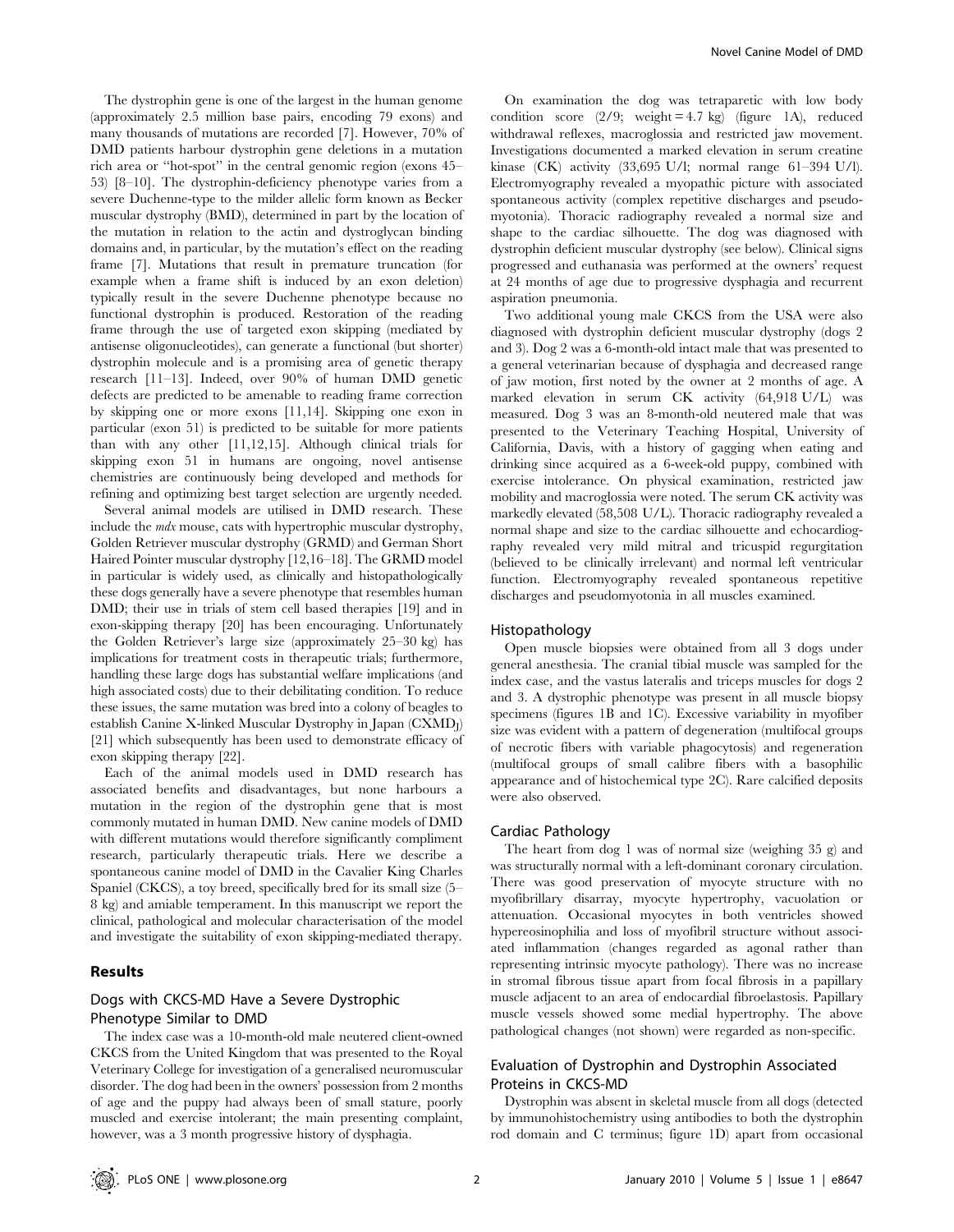

Figure 1. CKCS-MD phenotype. (A) Photograph of the index case at 10 months of age. Note the generalised muscle atrophy and the low head carriage, indicative of paresis. (B and C) Representative cryosections of the vastus lateralis muscle from a dystrophic CKCS dog (dog 2) showing excessive variability in myofiber size and typical areas of degeneration (necrosis and phagocytosis, B) and regeneration (small fibers with prominent vesicular central nuclei, C). H&E stain, bar = 100 µm for both B and C. (D) Immunohistochemistry of CKCS-MD skeletal muscle (left column) compared with control dog muscle (right column), labeled with antibodies to the dystrophin rod (Dys1) and carboxy (Dys2) domains, utrophin, developmental myosin heavy chain (dMHC) and b-dystroglycan (bDGC). Note the absence of expression of dystrophin (with the exception of occasional revertant fibers), redistribution of utrophin to the sarcolemma in both regenerating and non-regenerating fibers, expression of developmental myosin heavy chain and reduced/variable expression of  $\beta$ -dystroglycan in the affected dog in comparison with control. Bar = 100  $\mu$ m for all images. The utrophin and developmental myosin heavy chain labeling is on serial sections. (E and F) Western immunoblot of extracts from skeletal and cardiac muscle from the index case using antibodies to (E) the dystrophin rod (Dys1) and (F) the carboxy (Dys2) domains in comparison with control muscle. Note the total absence of dystrophin in both skeletal and cardiac muscle in the affected dog. The positive bands, detected using an antibody to dysferlin, confirm equal protein loading in each lane. doi:10.1371/journal.pone.0008647.g001

scattered positive revertant fibres (figure 1D). Dystrophin was similarly absent in both skeletal and cardiac muscle of dog 1 by immunoblot (figures 1E and 1F). Abundant expression of developmental myosin heavy chain in muscle from dog 2, confirmed regeneration (figure 1D). Utrophin expression was examined in muscle from dog 2 and found to be over-expressed and relocalised to the sarcolemma in both regenerating and nonregenerating fibres (figure 1D). As in DMD, in muscle from dog 1 there was reduced expression of  $\beta$ -dystroglycan (figure 1D) and  $\gamma$ sarcoglycan and sarcoplasmic redistribution of neuronal nitric oxide synthase (not shown) [23].

# Molecular Analysis

RNA was extracted from frozen skeletal muscle and cDNA synthesised by reverse transcription. PCR primers were used to amplify overlapping regions of dystrophin cDNA of 1000–1500 base pairs in length for comparison of cDNA from the index case

and a control dog. No difference in fragment sizes between the affected and control dog PCR products could be appreciated (results not shown). Primers were then designed to amplify via PCRs, overlapping regions of 500–600 base pairs suitable for sequencing, concentrating initially on the central region of the gene. Of these, PCR with one primer pair (2-10F–2-10R (table S1) generated a shorter product from dog 1's cDNA in comparison with cDNA from a control dog (figure 2A) that upon sequencing was determined to be due to a deletion of the 109 bp in exon 50 (figure 2B). The deletion results in a frame shift and a premature stop codon 24 base pairs into exon 51.

Genomic DNA was subsequently used as the template to amplify by PCR, a 635 bp fragment that included exon 50 and intronic splice sites in introns 49 and 50 (primer pair 3-1 (table S1). Sequencing confirmed a splice mutation  $(G-T)$  in the 5' consensus donor splice site within intron 50 in the genomic DNA from dog 1 that was absent in DNA from a control dog and the canine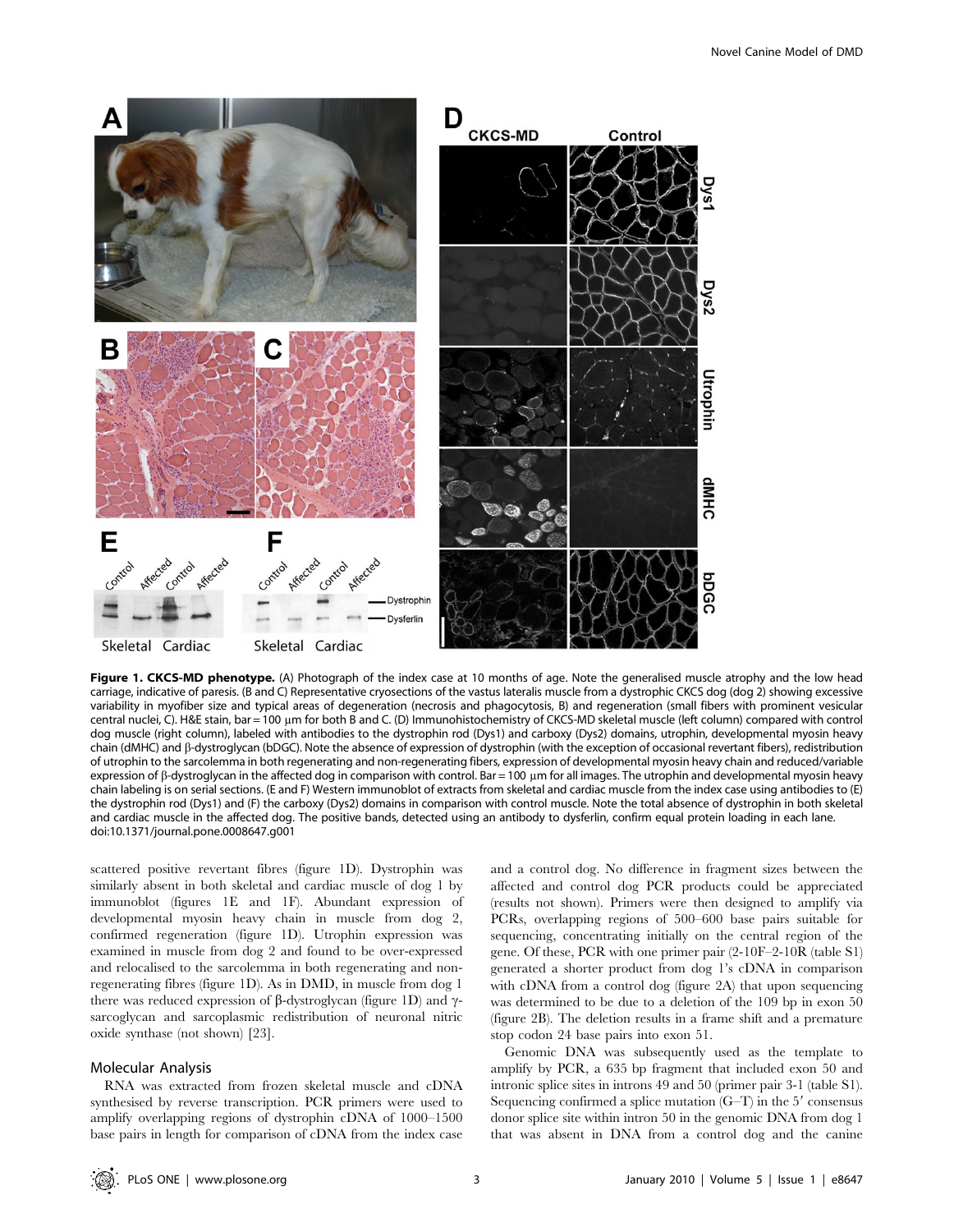

Figure 2. Genotype of CKCS-MD. (A and B) RT-PCR of mRNA extracted from skeletal muscle from a control dog (2) and the index case (3) using primer pair 2–10. Lane 1 is a water control. Note the expected amplicon size of 547 bp in the control but a shorter fragment in the affected dog (A) which upon sequencing was determined to be due to deletion of the 109 bp in exon 50 (B). (C) Direct sequencing of genomic DNA from a control (wild type) dog and from the index case (CKCS-MD) revealed a G-T missense mutation (highlighted) in the 5' consensus splice site (underlined) in intron 50. (D) Restriction fragment length polymorphism (RFLP) assay using restriction enzyme BSTZ17I. The splice site mutation in the 59 consensus splice site of intron 50 in the index case, dog 2 and dog 3 (lanes 1, 2 and 3 respectively) is identified by the fact that mutant DNA remains undigested (449 bp) whereas wild type DNA is digested into 2 smaller products of 296 and 153 bp. Lane 4 contains restricted PCR products from dog 3's mother, confirming her as a carrier. Lane 5 (dog 3's father) and lane 6 (control dog) contain restricted PCR products that are wild type. doi:10.1371/journal.pone.0008647.g002

reference sequence (GenBank NC\_006621) (figure 2C); the same mutation was subsequently identified by direct sequencing genomic DNA from dog 2.

# Restriction Fragment Length Polymorphism Assay

A restriction fragment length polymorphism (RFLP) assay that differentiates the mutant from the wild type allele using the restriction enzyme BSTZ17I was subsequently used to demonstrate the presence of the mutation in dogs 1, 2 and 3 (figure 2D). The RFLP also identified the carrier status of dog 3's dam and absence of the mutation in dog 3's sire (figure 2D). Screening of an additional 96 unrelated female CKCS from the UK (192 alleles) identified no further heterozygous (carrier) females (all dogs had the wild type sequence) (results not shown).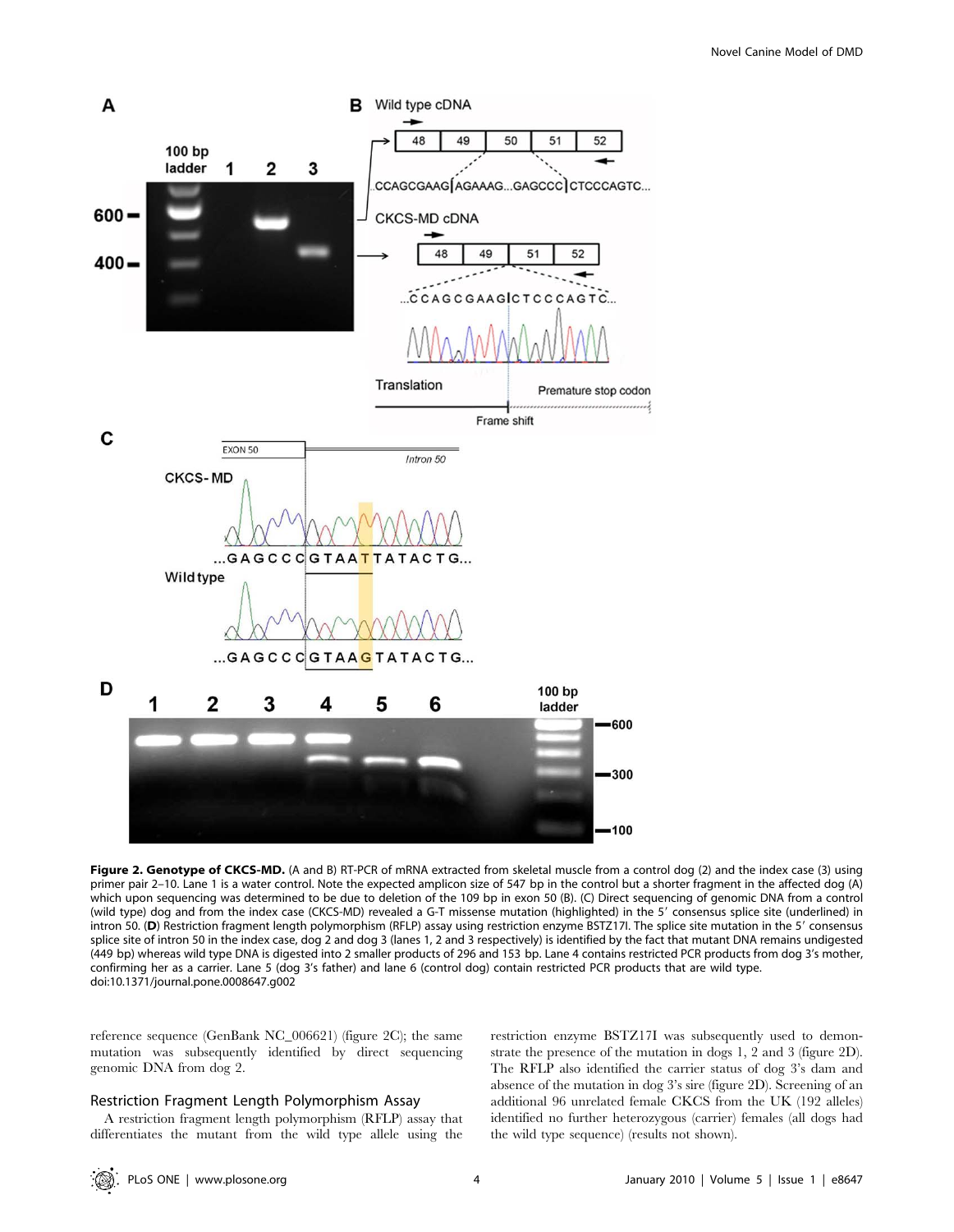# Antisense Oligonucleotide Induced Exon-Skipping

To demonstrate the potential of antisense oligonucleotide (AO) mediated skipping to correct the reading frame in mutant transcripts from the affected animal, we treated cultured myoblasts from the index case with an exon-internal AO designed to induce skipping of exon 51 in humans and compared mRNA expression with untreated myoblasts [15]. RT-PCR of mRNA extracted from treated and untreated cells revealed the expected sized product (with absence of exon 50), however in the treated cells, a smaller sized product was present, compatible with skipping of exon 51 (figure 3). Direct sequencing of both bands confirmed deletion of exon 50 in the larger band and deletion of both exon 50 and 51 in the smaller band (figure 3). Western blot analysis of the lysates of treated myoblasts, in comparison with untreated cells, revealed restoration of dystrophin protein expression (figure 3).

#### Discussion

In this study we sought to determine the genetic basis of dystrophin-deficient muscular dystrophy in 3 CKCS dogs. The novel splice site mutation of the dystrophin gene that we have identified in these affected dogs from the UK and the USA occurs in a region that is most commonly mutated in humans, and gives rise to a single exon deletion (exon 50) in the dystrophin mRNA. This generates a frame shift resulting in a predicted premature truncation of the gene product. Given that all affected animals have a severe phenotype, analogous to DMD in humans, we propose that CKCS with this mutation offer a valuable addition to the existing repertoire of animal models of DMD. Indeed, this new canine model may be preferable, given the nature and site of the mutation and the breed's small size.

Existing models of DMD include the mdx mouse, which has a nonsense mutation and premature stop codon within exon 23; however, the clinical and histological phenotype is much less severe than would be expected in a human patient with an equivalent mutation. Indeed, these mice have a near normal life span and mobility, without significant muscle fibrosis or joint contractures. Other dystrophin-null mice generated by 5 N-ethyl-N-nitrosurea mutagenesis [18,24,25] are also mildly affected and maintain a normal muscle regenerative capacity when compared with human DMD [17,18]. Researchers have therefore increased the severity of the murine dystrophin-deficiency phenotype by creating double mutants: either mice lacking both dystrophin and its paralogue, utrophin, or both dystrophin and MyoD (a transcription factor important in muscle development and regeneration) [18,26]. However, despite the obvious benefits of murine models (including experimental simplicity, small size, familiarity, ease of husbandry and relative low costs), these



Figure 3. Antisense oligonucleotide mediated skipping of exon 51 restores protein expression. (A) RT-PCR of mRNA extracted from cultured canine myoblasts derived from the index case in the absence (lane 1) or presence (lane 2) of AVI-4658; lane 3 is a water control. Note the 666 bp product of the unskipped cDNA (upper band) consistent with the deletion of exon 50 (caused by the mutation) and the smaller 433 bp product consistent with skipping of exon 51. Sequences were confirmed in the extracted products (B). (C) Western immunoblot of protein extracts from treated (+) and untreated (-) CKCS-MD myoblasts using antibodies to the dystrophin rod (Dys1) and dysferlin (as a loading control) demonstrating re-expression of dystrophin following exon 51 skipping in treated cells. (D) Sequence alignment of AVI-4658 (above) with part of the canine exon 51 sequence, demonstrating the mismatches (in red) analogous to the differences between the canine and human sequences. doi:10.1371/journal.pone.0008647.g003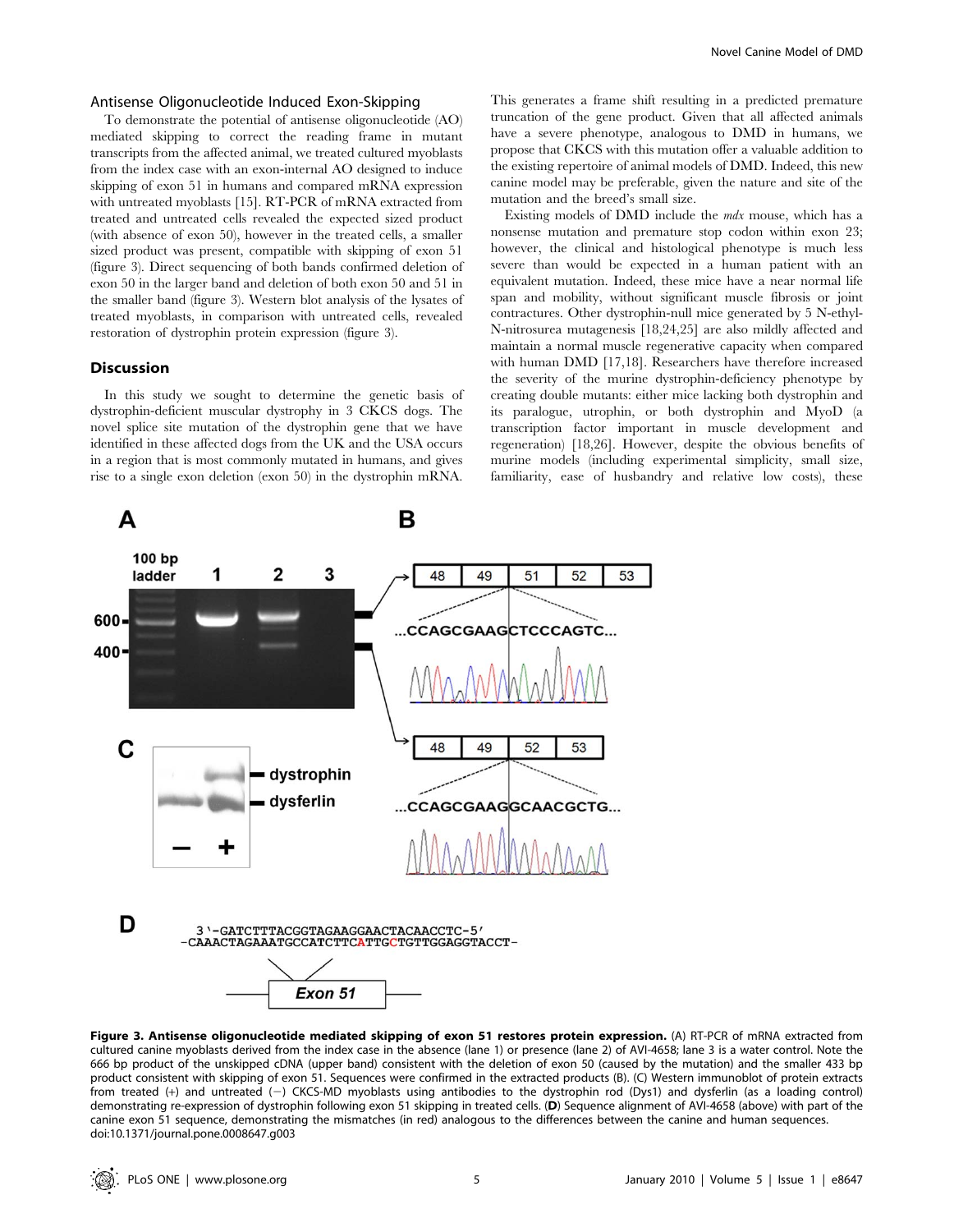differences mean that these animals do not faithfully model the clinical situation in DMD: therapeutic trials can be hard to assess in mildly affected mdx mice and are difficult to interpret in doublemutant mice [18].

Several larger animal models of dystrophin deficiency have more severe phenotypes, although a variety of limitations remains. The analogous feline condition (Feline Hypertrophic Muscular Dystrophy) [27,28] though severe, is phenotypically distinct from canine and human dystrophinopathies, being characterised by generalised muscle hypertrophy, exuberant regeneration and marked calcification [29]. In dogs, spontaneously occurring distinct genetic defects leading to dystrophin-deficient muscular dystrophy have been described in the Golden Retriever and German Short Haired Pointer [16,17,30,31] Schatzberg et al. [16] described two male German Short Haired Pointer littermates with a large  $(>2.4 \text{ Mb})$  deletion of the p21 region of the Xchromosome that included the dystrophin gene and promoters. The phenotype of these cases and progression was only briefly described; however, there was striking heterogeneity–one dog was severely affected with a high serum CK activity but a full sibling was relatively mildly affected and had a correspondingly lower CK activity [16,32].

The GRMD model is caused by a point mutation in the 3' splice site of exon 7 (resulting in exon 7's deletion and termination within exon 8) [31]. Several colonies exist worldwide, all descended from the same founder male [31]. Subsequently, the same mutation on a beagle background (Canine X-linked Muscular Dystrophy Japan CXMDj) was established because of the beagle's smaller size (10–15 kg) and the breed's established use as an experimental animal [21]. The GRMD clinical and histopathological phenotype resembles DMD: typically elevated serum CK activity is detectable shortly after birth, weakness is evident within the first few weeks and joint contractures significantly impair movement by 6 months. Death from respiratory or cardiac failure occurs around 18 months of age [32]. Beagles with the same mutation are reported to have a milder phenotype [21,33]. Similar to the cases we describe in CKCS, macroglossia and dysphagia are prominent features of both GRMD and CXMDj [32,33]. Dogs with dystrophin-deficient muscular dystrophy (GRMD, CXMDj, CKCS-MD) retain ambulatory function until fairly late in the disease's course, unlike boys with DMD who require wheelchairs relatively early, likely reflecting the relative differences between quadrupedal versus bipedal locomotion when adapting to generalised paresis.

The phenotype in both GRMD and CXMDj is variable–from clinically unaffected dogs [34] to fulminant neonatal disease and early death [32,33]. Banks and Chamberlain [18] proposed that variation may result from differences in expression of truncated dystrophin transcripts [35] that influence dystrophin expression and its function through the N-terminal actin-binding domain. Heterogeneity is also well documented in DMD and is attributed also to environmental and modifying gene effects [36]. Utrophin expression in particular is believed to be partially protective; the protein is generally relocalised to the sarcolemma from its normal adult position at the neuromuscular junction in DMD patient muscle [37] and its artificial upregulation in *mdx* mice and in GRMD is protective [38,39]. Utrophin's sarcolemmal expression was demonstrated in the muscle from one of the CKCS dogs in the current study in some non-regenerating fibres.

DMD models should be well characterised and it is essential to consider inherent clinical variability when interpreting the results of therapeutic trials. In this study we report the clinical features of 3 independent client-owned animals that were presented for veterinary investigation. All affected dogs had a similar clinical

presentation for dysphagia and macroglossia since an early age. Further, they all had a similar dystrophic phenotype in muscle biopsy specimens. It is noteworthy, that none of the dogs in the current study had either clinical or histopathological signs of cardiac disease, even though dilated cardiomyopathy is a common feature in DMD [40]. In CXMDj myocardial fibrosis occurs later and is milder than in GRMD [41,42]: one explanation therefore for the absence of evidence of cardiac disease in dogs in the current study may be the length of time required for the genetic abnormality to be manifested in heart as opposed to skeletal muscle in this small breed. Further work, ideally utilizing a colony of CKCS-MD dogs, would enable comprehensive phenotypic characterization of various organ systems, including the heart. Furthermore, if the cardiac muscle changes are found to be comparatively mild in this model, it would provide an opportunity to evaluate factors contributing to this phenotype.

Over 70% of human dystrophin gene mutations are intragenic deletions of varying size [7]. The majority occur in the repetitive central area of the gene (exons 45–53)–designated the major deletion hot spot [8–10]–because of the gene's propensity to undergo recombination in this region [43,44]. For this reason, we chose to concentrate our search for the causative mutation in this region of the canine gene, following an early wider screen of the entire cDNA. In humans, the phenotype depends on the effect of the deletion on the reading frame, with the more severe Duchenne phenotype, typically occurring when there is a frame shift that results in premature truncation [7]. In CKCS-MD, a transition mutation in intron  $50$  (the  $5'$  (donor) splice site of exon  $50$ ) causes deletion of exon 50 from the dystrophin mRNA, a frame shift and premature truncation in exon 51 and a severe phenotype in the reported dogs. The index case was of unknown pedigree therefore it has not been possible to confirm the relationship between affected dogs. Nonetheless, given that we detected the same mutation in dogs of the same breed from the UK and the USA and considering the narrow genetic pool of the CKCS breed [45], it is most likely that affected dogs are all related to a single founder. The worldwide prevalence of this mutation is currently unknown: as no carriers were identified in 96 female CKCS from the United Kingdom the defect may be present at a low level within the breed in this country.

Observation that frame shift deletions in humans cause DMD, but that sometimes larger, in frame deletions, have a much milder Becker phenotype, prompted investigation of one of the more promising approaches towards genetic therapy: the use of exogenous targeted antisense oligonucleotides to mediate artificial splice defects and induce skipping of additional exons in order to restore the reading frame [11,12]. Production of these shorter, but likely functional dystrophin molecules occurs naturally in many patients with DMD, and can be demonstrated immunohistochemically, by the presence of revertant muscle fibres [46–47] as seen in two of the affected CKCS dogs in this study. Some authors suggest that natural, albeit low level expression of revertant dystrophin in humans may prevent any immune response on dystrophin reexpression induced through gene therapy [18].

Although not all DMD mutations are amenable to antisense therapy–for example large deletions of the dystrophin gene or those affecting the cysteine-rich area–researchers estimate that exon skipping therapy may be applicable in over 90% of DMD patients [11,14]. In this study, we have demonstrated the application of antisense therapy to induce skipping of exon 51 in CKCS-MD and restore dystrophin expression: the identical approach (skipping the same exon) has the potential to restore the reading frame and produce functional dystrophin and improved clinical signs in more DMD patients than with any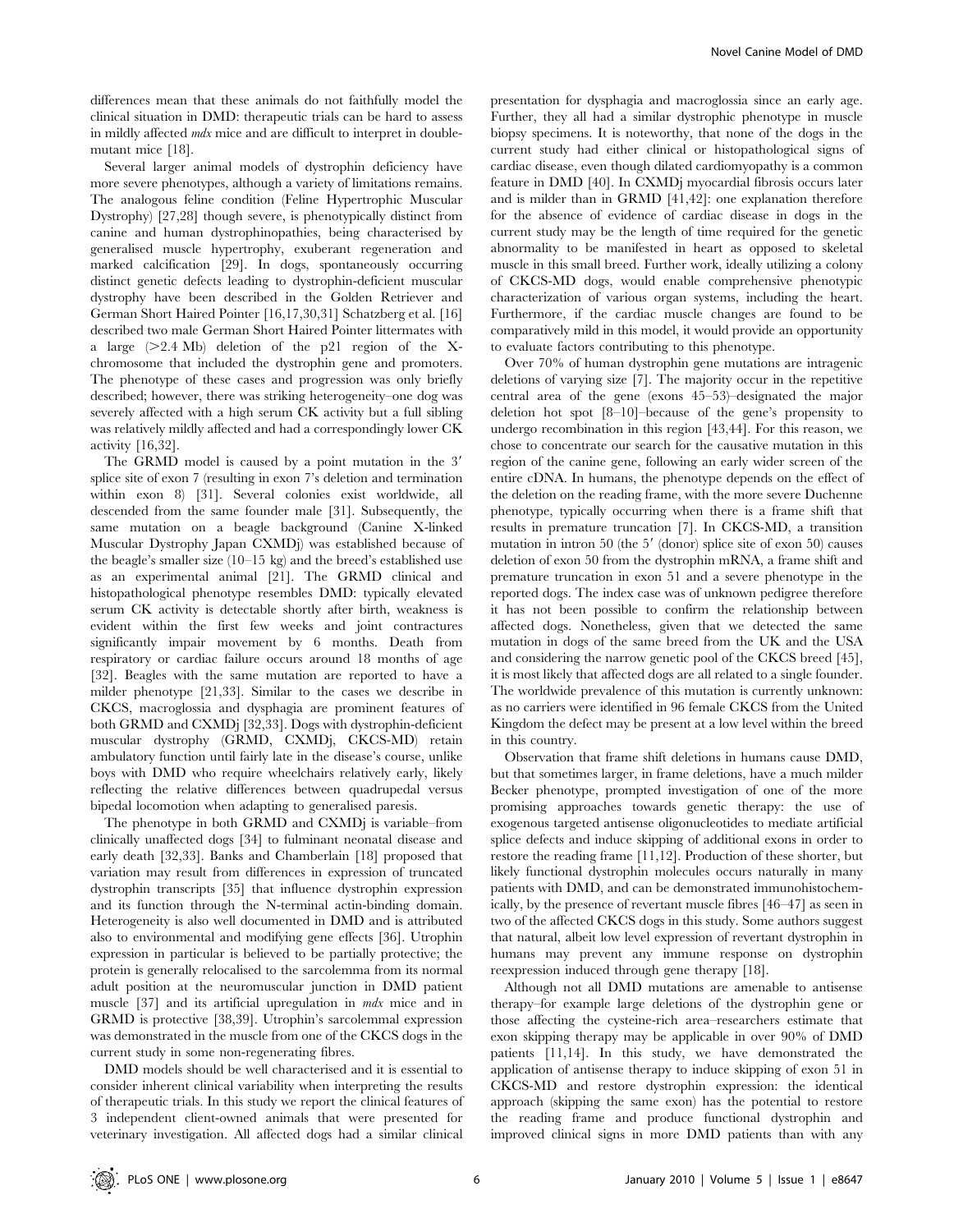other site (up to 13% of DMD patients) [11,12,15]. Indeed for the current study, we utilised a human-adapted exon-internal antisense oligonucleotide [15] that is undergoing phase I/II clinical trials in humans (ClinicalTrials.gov NCT00159250 and NCT00844597) [14]. It is noteworthy that the canine and human exon 51 sequences targeted by AVI-4658 differ by 2 nucleotides (figure 3): optimisation of an analogous canine AVI-4658 sequence may further improve skipping efficiency in this model.

AO-mediated exon skipping was demonstrated in vitro in GRMD [21] and a recent study demonstrated the efficacy and safety of systemic delivery in the CXMDj model [22]. The genetic defect in GRMD and CXMDj models results in deletion of exon 7; however, the length of adjacent exons is such that skipping of multiple additional exons (6–8 or 6–9) is required to restore the reading frame [22]. These recent trials in CXMDj utilised very high and frequent doses of systemically delivered antisense oligonucleotides; additional work, in particular, improving delivery, efficacy and reducing dose, frequency and the potential for toxicity is very important for similar systemic therapeutic trials in humans. We suggest the CKCS-MD model offers an opportunity to optimise exon-skipping approaches in a more clinically relevant region of the dystrophin gene than in either GRMD or CXMDj. Alternatively, given the established use of beagles as a laboratory animal and application of exon skipping therapies in this breed, it may be advantageous to establish the CKCS-MD mutation in a beagle colony as performed for the GRMD genotype with CXMDj [21].

In summary, we have described the clinical phenotype and revealed the genetic cause of dystrophin deficient muscular dystrophy in a group of CKCS: a deletion in the region of the dystrophin gene that is most commonly mutated in DMD. Current evidence suggests that unlike *mdx* mice and certain other larger animal models of DMD, the severe DMD-like phenotype in these dogs means they may prove useful in trials of antisenseoligonucleotide induced exon skipping and other treatments, such as stem cell therapy [12,19]. The small size of this breed and its amiable temperament are additional advantages since costs for therapeutic trials, maintenance and care would be substantially lower than in other larger canine models.

# Materials and Methods

All clinical and diagnostic veterinary procedures on animals in this study were performed with informed owner consent by licensed veterinary surgeons.

#### Clinical Evaluation

Physical and neurological examinations were performed in a standard manner. Electromyography and muscle biopsy were conducted under general anaesthesia. The former included assessment of tongue and temporal muscles, epaxial muscles, a selection of appendicular muscles (including flexors and extensors at various depths) in both pelvic and thoracic limbs using digital electrodiagnostic equipment (Medelec Synergy, Oxford Instruments). Open muscle biopsy samples were obtained from the cranial tibial muscle (index case at age 10 months) and from the triceps and vastus lateralis muscles in dogs 2 and 3 (aged 6 months and 8 months respectively).

In the index case, immediately post intravenous barbiturate euthanasia at 24 months, samples (approximately 1 g) of skeletal muscle and left ventricle were frozen in cryotubes in dry ice before being stored at  $-80^{\circ}$ C for western immunoblot analysis. The remainder of the heart was fixed in 10% buffered formalin. Additional (approximately 1 g) pieces of skeletal muscle from the

affected dog were stored in tissue culture medium (10% foetal calf serum, Dulbecco Modified Eagle's Medium, 10 mM L-glutamine and penicillin-streptomycin) at  $4^{\circ}$ C for up to 48 hours until culture.

#### Muscle Biopsy Samples

Immediately following biopsy, skeletal muscle samples were positioned on cork discs so that the fibres were orientated vertically and frozen in optimal cooling temperature compound (Tissuetek) in isopentane that had been precooled in liquid nitrogen [48]. Samples were cryosectioned at  $7 \mu m$  (for immunohistochemistry) and 10 um for other stains and histochemical reactions. Unstained cryosections were stained or reacted with haematoxylin and eosin, modified Gomori trichrome, periodic acid schiff, ATPases at pH 9.8 and 4.3, esterase, NADH-TR, acid phosphatase, alkaline phosphatase, oil red O and SPA-HRPO by standard methods [48].

#### Immunohistochemistry

Immunohistochemistry was performed by incubating 7  $\mu$ m skeletal muscle cryosections with primary antibodies (diluted in 0.2 M PBS, pH 7.2) for 1 hour at room temperature. After 3 washes in PBS, biotinylated goat secondary antibodies (1 in 200; GE Healthcare) were applied for 30 minutes. After a further 3 washes streptavidin Alexa 594 (1 in 2000; Molecular Probes; Invitrogen) was added for 30 minutes. The primary antibodies used were (Novocastra) mouse monoclonal antibodies to the dystrophin rod and carboxy domains (Dys1 (1:2) and Dys 2 (1:20), anti- $\beta$ -dystroglycan (1:20, 43DAG/8D5),  $\gamma$ -sarcoglycan (1:30; 35DAG/21B5), utrophin (1:20; DRP2) and developmental myosin heavy chain (1:20; NCL-MHCd) and a rabbit polyclonal antibody to nNOS (1:50; R20; Santa Cruz).

#### Heart

The formalin fixed cardiac muscle obtained post-mortem in the index case was analysed grossly and histologically. For the latter, targeted sections were taken from the septum and free walls of both ventricles of a midventricular transverse slice of myocardium. They were processed routinely to paraffin wax and  $4 \mu$ m sections stained with haematoxylin-eosin for cell morphology and Masson trichrome, Verhoeff elastic-Van Gieson and picrosirius red stains for connective tissue content.

# Western Immunoblot

Western immunoblots using approximately 30 mg of skeletal and cardiac muscle from a control dog and from the index case, and from cultured myoblasts, were performed using antibodies to Dys1 and Dys2 and dysferlin (loading control) (all Novocastra) via a 6% polyacrylamide gel with a 4% stacking gel using routine methods described by Arechevala-Gomeza et al [14].

# Genotyping

Total RNA was extracted from frozen muscle using the RNeasy mini kit (Qiagen) and cDNA was synthesised by reverse transcription (SuperScript III, Invitrogen) with random hexameric primers according to the manufacturer's instructions. Genomic DNA was extracted from EDTA anti-coagulated blood or frozen muscle using the DNeasy mini kit (Qiagen) according to the manufacturer's protocols.

PCR primers designed using Primer3 (version 0.4.0; http:// frodo.wi.mit.edu) were based on the published sequence for canine dystrophin mRNA (GenBank NM\_001003343) or gDNA (Gen-Bank NC\_006621). Initially these were designed to amplify overlapping sections of the dystrophin cDNA each of 1000–1500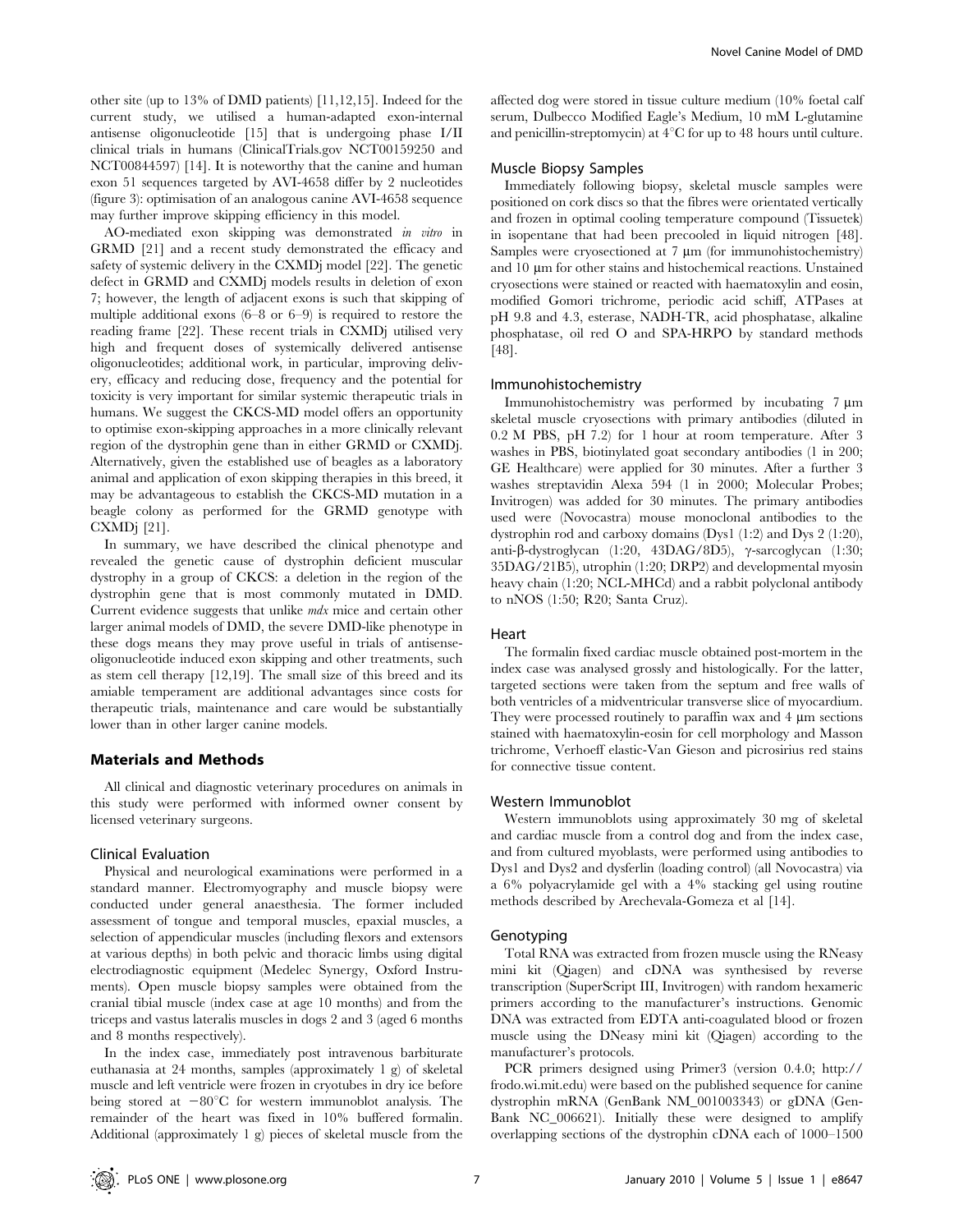base pairs in length (cDNA primers 1-1 to 1-12; table S1) in order to screen for large deletions by comparing product sizes from a control and CKCS-MD affected dog. A further set of PCR primers was designed to amplify 500–600 base pair segments suitable for sequencing (cDNA primers 2-1 to 2-10; table S1). Genomic DNA containing exon 50 was amplified by PCR using primer pair 3-1 (table S1). PCRs were performed using AmpliTaq Gold polymerase (Applied Biosystems) according to the manufacturer's directions. Sequencing was performed using core facilities.

#### Restriction Fragment Length Polymorphism Assay

Genomic DNA samples from each of the 3 affected dogs, the parents of dog 3 and from 96 additional female CKCS dogs were examined. The latter samples were extracted from stored frozen whole blood in EDTA derived from CKCSs that had been presented to the Royal Veterinary College for evaluation of various medical and surgical conditions following owner consent. DNA was extracted using the 96 well plate procedure (DNeasy 96 kit, Qiagen) according to the manufacturer's directions. PCR was conducted as above (primer pair 3-2; table S1) and the 449 bp fragment purified as above. Products were incubated with BSTZ17I enzyme (New England Biolabs) according to manufacturer's directions. The mutant sequence was predicted to remain uncut whereas digestion of PCR products from unaffected dogs was predicted to result in 2 smaller bands of 296 and 153 bp. Carrier females were predicted to be identified by the smaller normal allele bands and full sized mutant product.

#### Myoblast Culture

Myoblasts were cultured from muscle explants using established techniques. Skeletal muscle from dog 1 was cut into 1 mm cubes with a sterile scalpel blade, placed into the centre of 3.5 cm tissue culture dishes, and maintained in an incubator  $(37^{\circ}C \text{ and } 5\%)$  $CO<sub>2</sub>$ ) within a single drop of growth medium (DMEM (Dulbecco's Modified Eagle's Medium), 10% FBS (fetal bovine serum), penicillin-streptomycin  $(1 \text{ U/ml}$  and  $1 \mu g/ml$ , respectively), and 2 mM L-glutamine). After 6 hours, another 2 ml of medium was added and the culture dishes were returned to the incubator for 2 to 3 days, by which time myoblast-like cells were readily visible migrating outward from the tissue. Fresh medium was then added and cultures were maintained for an additional 7 to 10 days until a confluent bed of myoblast-like cells had been obtained. Aliquots were stored frozen until used.

#### Transient Transfection Experiments and Exon Skipping

6-well tissue culture plates were coated with Matrigel (BD Biosciences) (0.1 mg/ml) for 30 minutes at  $37^{\circ}$ C and then air dried in a tissue culture flow cabinet. Primary myoblasts from the index case were transfected by means of the nucleofection technique from Amaxa GmbH (Cologne, Germany) using the Nucleofector<sup>®</sup> Kit V, according to the manufacturer's protocol. In brief,  $10<sup>6</sup>$ myoblasts were trypsinized, washed in PBS and resuspended in 100 µl of solution V containing 300 nM of AVI-4658 ( $(+66+95)$ CTCCAACATCAAGGAAGATGGCATTTCTAG); AVI Bio-

# References

- 1. Bushby K, Bourke J, Bullock R, Eagle M, Gibson M, et al. (2005) The multidisciplinary management of Duchenne muscular dystrophy. Current Paediatrics 15: 292–300.
- 2. Koenig M, Hoffman EP, Bertelson CJ, Monaco AP, Feener C, et al. (1987) Complete cloning of the Duchenne muscular dystrophy (DMD) cDNA and preliminary genomic organization of the DMD gene in normal and affected individuals. Cell 50: 509–517.
- 3. Hoffman EP, Brown RH Jr, Kunkel LM (1987) Dystrophin: the protein product of the Duchenne muscular dystrophy locus. Cell 51: 919–928.

Pharma). Immediately, cells were transferred into a cuvette and pulsed in a Nucleofector II device (Amaxa) using program B-32. Subsequently, the cells were diluted with  $600 \mu L$  of prewarmed growth medium  $(37^{\circ}C)$  and then distributed between the 6 wells of the plate each containing 1 mL of prewarmed medium. Following transfection the cells were left to recover overnight at  $37^{\circ}$ C and  $5\%$  CO<sub>2</sub>. The following day, medium was replaced with differentiation medium (DMEM containing 2% horse serum, penicillin-streptomycin (1 U/mL and 1  $\mu$ g/mL, respectively), and 2 mM L-glutamine. After 3 days of differentiation, two wells from the 6-well plate were processed for RNA extraction and subsequent RT-PCR (detailed protocol follows), and the remaining four wells were kept in differentiation medium for another 7 days before analyzing dystrophin expression by western blot (protocol described in detail above).

RNA was extracted using TriZol (Invitrogen). Aliquots of 400 ng of total RNA were used for RT-PCR analysis  $(55^{\circ}C)$  for 35 min) in a 20  $\mu$ l reaction using *C. therm* polymerase (Roche) a specific primer  $(4-1R;$  table S1). 3  $\mu$ l of this reaction were used as template for a primary PCR performed by 20 cycles of  $94^{\circ}$ C (40 s),  $60^{\circ}$ C (40 s) and  $72^{\circ}$ C (80 s), with primers 4-1F and 4-1R (table  $S1$ ). 1.5  $\mu$  of this reaction was later used as template for a nested PCR using primers 4-2F and 4-2R, consisting of 30 cycles of 94 $^{\circ}$ C (40 s), 60 $^{\circ}$ C (40 s) and 72 $^{\circ}$ C (80 s). PCR products were analyzed on 1.5% agarose gels in Tris-acetate/EDTA (TAE) buffer, extracted and sequenced as detailed above.

#### Supporting Information

Table S1 Table S1 Primer pairs used to amplify overlapping regions of cDNA from the index case (1-1 to 1-12 and 2-1 to 2-10), genomic DNA to demonstrate the mutation (3-1) and for the RFLP (3-2) and nested primer pairs for the exon skipping (4-1 and 4-2). For primer pair 4-2, a 666 bp product (in parentheses) is the size of the product expected with deletion of exon 50 due to the underlying mutation.

Found at: doi:10.1371/journal.pone.0008647.s001 (0.04 MB DOC)

#### Acknowledgments

We are grateful to the veterinarians who referred affected dogs for examination. The authors thank Colette Williams for performing the electrodiagnostic testing on dog 3, Ling Guo MD, PhD for performing the immunohistochemistry on dogs 2 and 3. We also thank Dr Brian Catchpole (Royal Veterinary College) for access to archived canine DNA samples.

# Author Contributions

Conceived and designed the experiments: GLW VAG NN KC SLM FM GDS RJP. Performed the experiments: GLW VAG MFF MMB NN AH RS KC SLM GDS RJP. Analyzed the data: GLW VAG MFF MMB RS SLM FM GDS RJP. Contributed reagents/materials/analysis tools: AH FM GDS RJP. Wrote the paper: GLW VAG MFF MMB SLM FM GDS RJP.

- 4. Ahn AH, Kunkel LM (1993) The structural and functional diversity of dystrophin. Nat Genet 3: 283–291.
- 5. Davies KE, Nowak KJ (2006) Molecular mechanisms of muscular dystrophies: old and new players. Nat Rev Mol Cell Biol 7: 762–773.
- 6. Feron M, Guevel L, Rouger K, Dubreil L, Arnaud MC, et al. (2009) PTEN contributes to profound PI3K/Akt signaling pathway deregulation in dystrophin-deficient dog muscle. Am J Pathol 174: 1459–1470.
- 7. Aartsma-Rus A, Van Deutekom JC, Fokkema IF, Van Ommen GJ, Den Dunnen JT (2006) Entries in the Leiden Duchenne muscular dystrophy